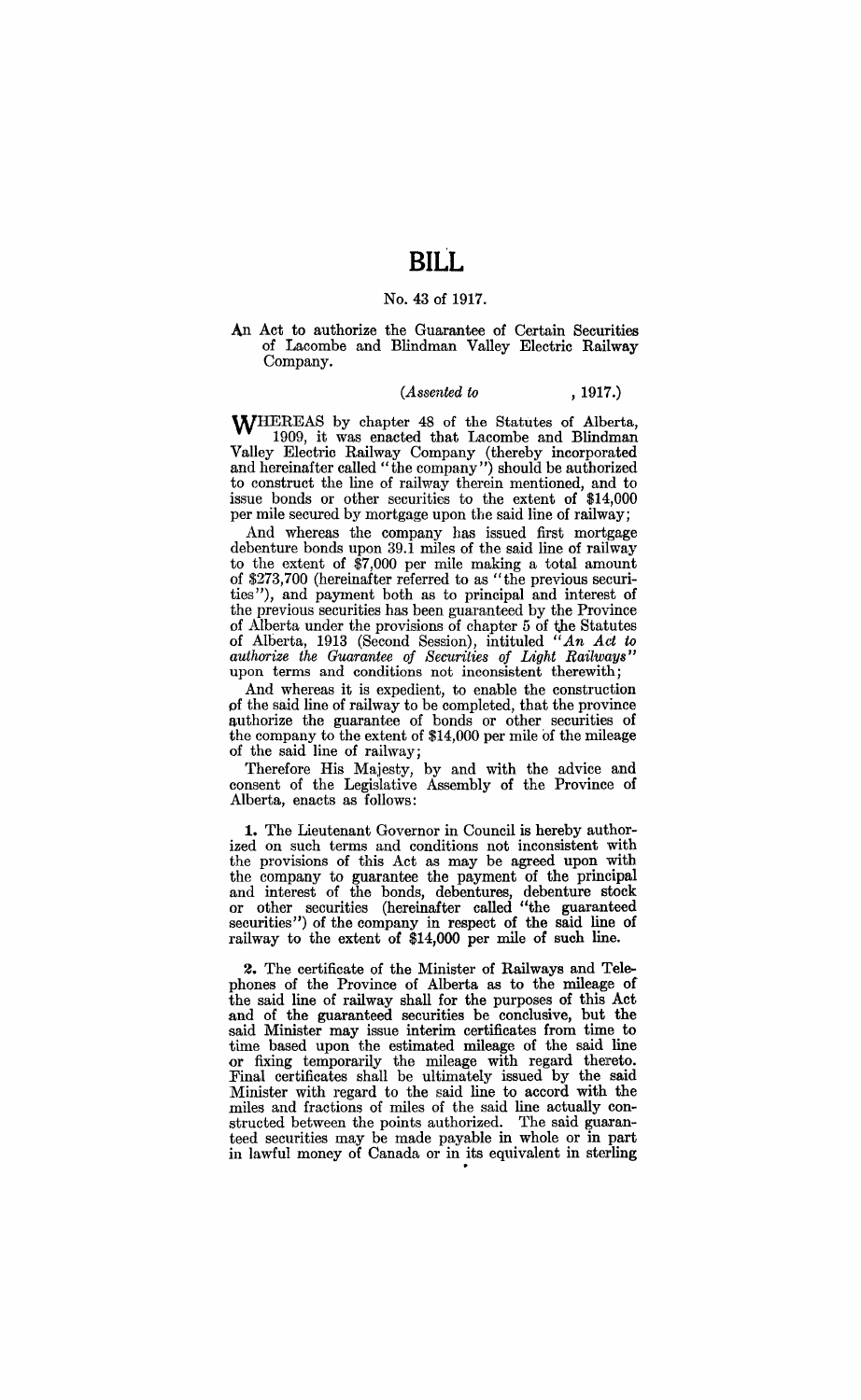or other money. Interest thereon shall be payable at the rate of five per cent. per annum half yearly. The principal rate of five per cent. per annum half yearly. shall be payable in twenty years from the passing of this Act.

**3.** The said guaranteed securities shall be secured by one or more deeds of trust by way of mortgage or charge to a trustee or trustees approved by the Lieutenant Governor in Council and such deed or deeds of trusts shall grant a first mortgage or charge upon the said line of railway included therein and with respect to the mileage of which the guaranteed securities secured thereby are issued, and the rolling stock and equipment, present and future, acquired for the purposes of the said line so included in such deed or deeds of trusts respectively and the tolls, revenues and income arising and to arise therefrom and the rights, privileges, franchises and powers of the company now or hereafter held or enjoyed in respect of the said line and the operation and maintenance thereof.

**4.** The kind of securities to be guaranteed and the form and terms thereof and the form and terms of the deed or deeds of trust by way of mortgage securing them and the times and manner of the issue of the securities and the disposition of the moneys to be raised thereon by sale, pledge or otherwise, pending the expenditure of such moneys for the purposes of. the said line of railway and the form and manner of the guarantee or guarantees from time to time or at any time given in respect thereof shall be such as the Lieutenant Governor in Council may approve.

**5.** The said guarantee or guarantees shall be signed by the Provincial Treasurer or such other officer as may be designated by the Lieutenant Governor in Council and upon being so signed the Province of Alberta shall become liable for the payment of the principal and interest of the securities guaranteed according to the tenor thereof and the Lieutenant Governor in Council is hereby authorized to make arrangements for supplying the money necessary to fulfil the requirements of the said guarantee or guarantees and to advance the amount necessary for that purpose out of the general revenue of the province and in the hands of any purchaser, pledgee or other person acquiring any of such securities the said guarantee or guarantees so signed shall be conclusive evidence that the requirements of this Act with respect to the guaranteed securities and the deed of trust and all matters relating thereto have been complied with.

**6.** All moneys realized by sale, pledge, or otherwise of the guaranteed securities hereby authorized shall subject to the proviso in this section contained be paid directly by the purchaser, subscriber, pledgee, or lender into a bank or banks approved by the Lieutenant Governor in Council to the credit of a special account in the name of the Treasurer of the province or to such other credit as the Lieutenant Governor in Council may direct; and if money be borrowed by the company upon pledge or otherwise of any of the guaranteed securities prior to sale thereof which money shall be paid in as aforesaid the amount so paid in shall be deducted from the purchase price subse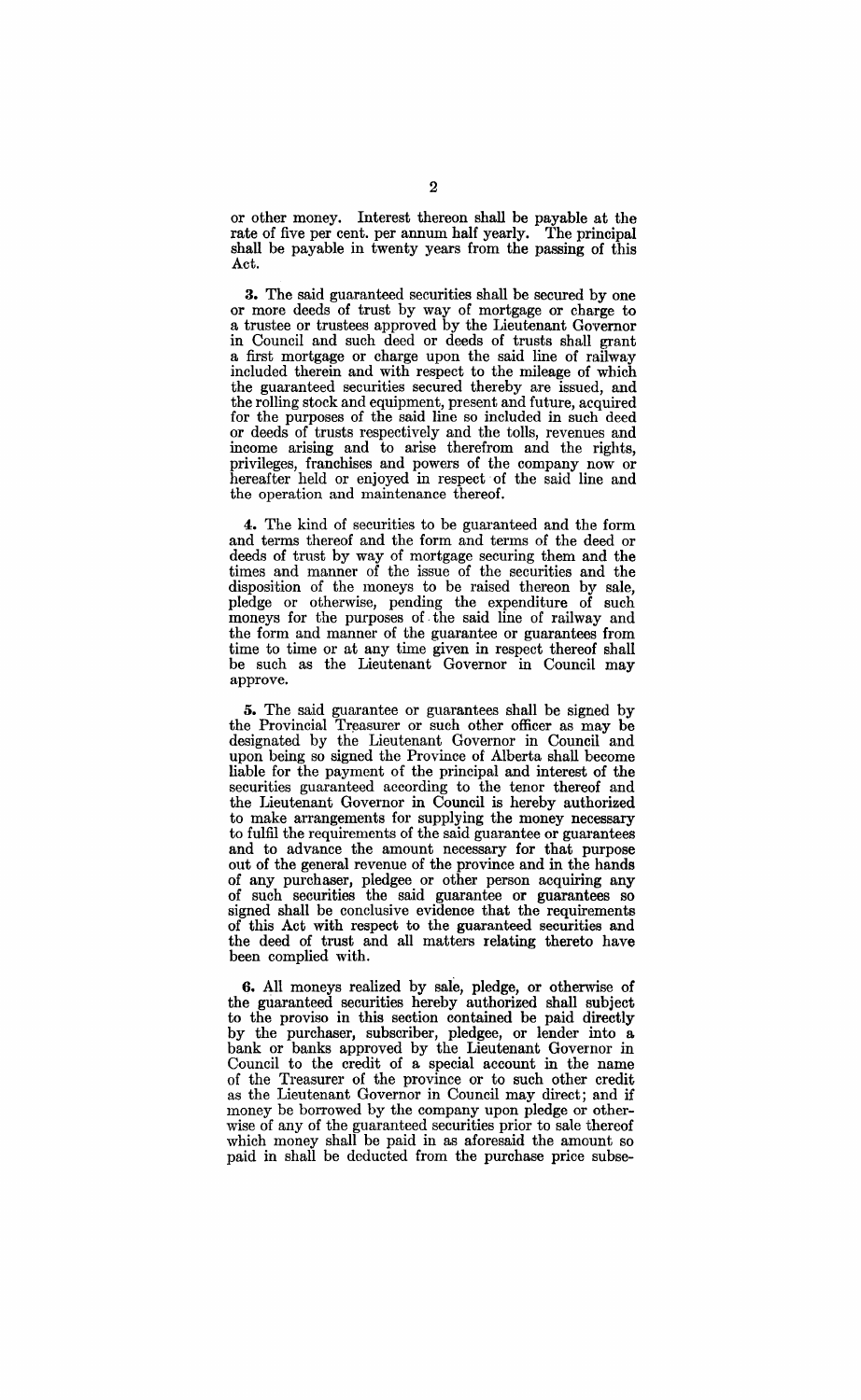quently received for the guaranteed securities so borrowed upon and the balance only shall be paid in; and guaranteed securities borrowed upon may after the loans thereon have been paid or discharged by the company be issued or reissued and shall be secured by the said deed or deeds of trust and entitled to the benefit thereof notwithstanding such loans and payments or discharge. The balances at the credit of the special account or accounts shall be credited with interest at such times and at such rates as may be agreed upon between the company and ·the bank holding the same, and the said balances shall, from time to time be paid out to the company or its nominees in monthly payments as far as is practicable as the construction of the line of railway is proceeded with to the satisfaction of the Government, according to the contract between the Government and the company and from time to time as the said work of construction proceeds the Government shall, out of the said balances, pay to the company or its nominees in monthly payments as far as is practicable such sums as an engineer appointed by the Lieutenant Governor in Council shall certify as justified, having regard to the proportion of work done upon the said line of railway as compared with the whole work done and to be done upon such line. Pending completion of the said line the balances at the credit of such special accounts shall, until paid out as above provided for, be deemed part of the mortgaged premises under said deed or deeds of trust and shall not be taken to be public moneys received by the province; provided, however, that simultaneously with the issue of the guaranteed securities as authorized hereunder, the previous securities shall be redeemed, exchanged or otherwise retired as provided for by the provisions of a trust indenture dated March 18th, 1914, made between the company, Canada Trust Company as trustee therein mentioned and His Majesty the King representing the Province of Alberta, for the purpose of securing the preyious securities as aforesaid; provided also, that upon the redemption, exchange or retirement of the previous securities simultaneously with the issue of the guaranteed securities authorized hereunder, the said trust indenture dated March 18th, 1914, above referred to and all the clauses and covenants thereof shall thereupon cease, determine and be wholly void.

7. The said line shall be constructed to a general standard in all respects, apart from grades and curvature (as to which the character of the country through which the line passes shall be taken into consideration) to the satisfaction of the Minister of Railways and Telephones.

**8.** Any payment by the province of principal or interest on the said guaranteed securities pursuant to the guarantee thereof shall not in any event be taken to affect the liability of the company therefor under the securities so paid 01' under the deed or deeds of trust securing the payment. thereof, but such liability shall remain unimpaired and enforceable by the province against the company. The province shall be subrogated as against the company to all rights, privileges and powers to which the holders of the respective guaranteed securities so paid were entitled by virtue of such securities, or of the said deed or deeds of trust prior to payment by the province under its guarantee and shall with respect to the guaranteed securi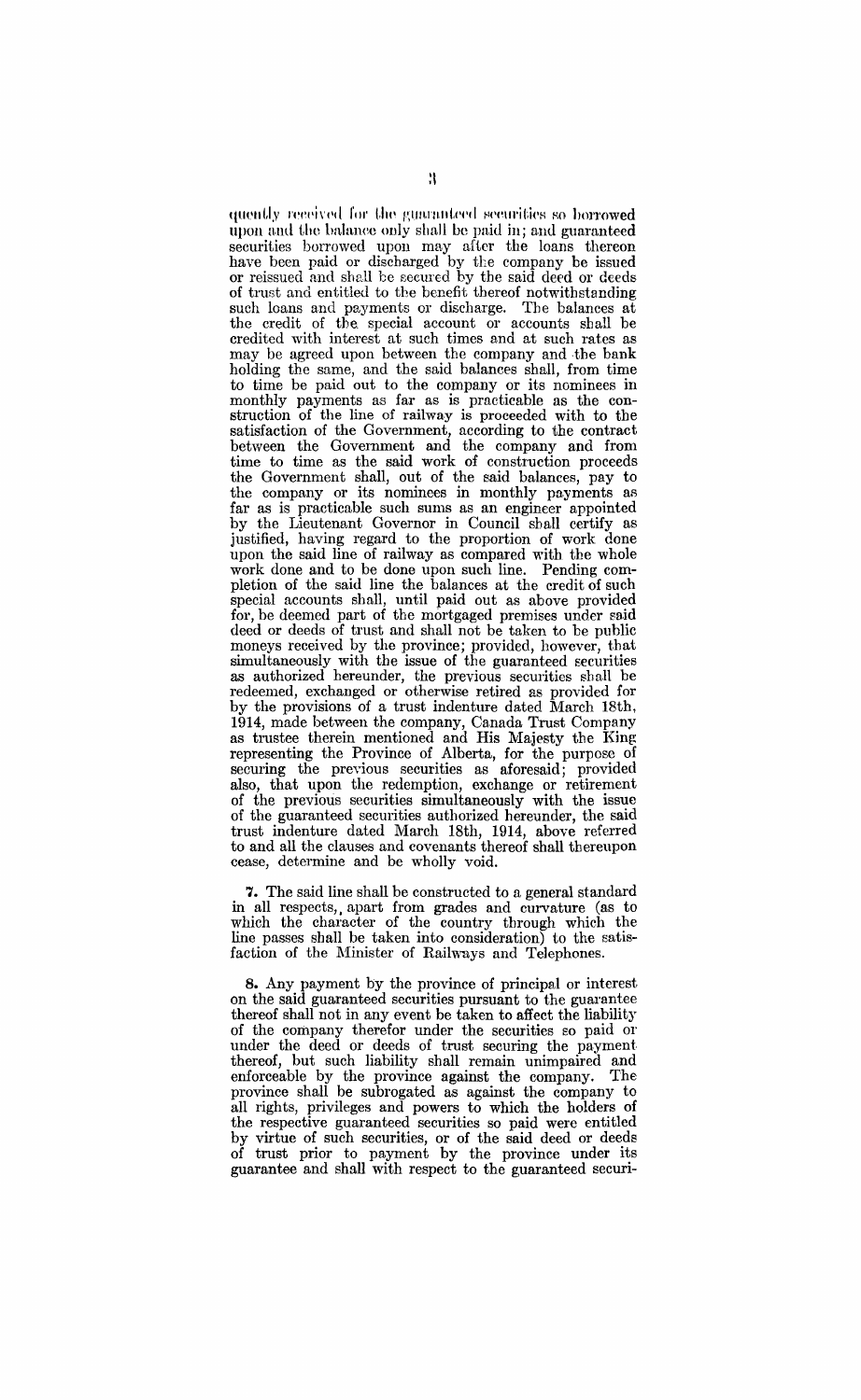ties so paid be in the same position as a holder of guaranteed securities upon which the company has made default.

9. Subject to the proviso in this section contained the deed or deeds of trust (hereinafter called "the original instruments") securing the guaranteed securities hereby authorized may provide for the issue from time to time and ranking *pari passu* with the said guaranteed securities and without preference or priority one over the other of additional securities of similar kind, tenor and effect in respect of the mileage of the said line of railway and also of additional securities of similar kind, tenor and effect also ranking *pari passu* and without preference or priority as aforesaid in respect of additional lines of railway in the Province of Alberta to be hereafter constructed by the company, but not exceeding \$14,000 per mile of such additional lines; provided always that before any such additional securities are issued the guarantee by the province of the payment of the principal and interest thereof shall first have been authorized and the amounts to be issued per mile in respect of such lines shall first have been fixed by the Legislative Assembly and that such guarantee shall first have been given pursuant thereto.

**10.** A supplementary deed or deeds of trust (hereinafter called "supplementary instruments") covering the said line in respect of which additional guaranteed securities are authorized to be issued or such additional lines as hereinbefore mentioned as the case may be, in the form approved by the Lieutenant Governor in Council shall from time to time be taken to the trustees of the original instruments and such additional guaranteed securities shall be issued under the terms of the original instruments and supplementary instruments which, together with the mortgaged premises covered by the original and supplementary instruments, shall form the security for all guaranteed securities issued thereunder in the same manner and with the same effect as if the original instrument and supplementary instrument or instruments formed together but one instrument and as if all the guaranteed securities issued or to be issued under the original or supplementary instruments were issued under one instrument.

**11.** Should the constructed mileage of the said line of railway herein mentioned be less than the milenge herein mentioned by reason whereof there remains-

A surplus of authorized mileage in respect of which no securities at the rate specified with regard

thereto were actually issued or guaranteed; or A surplus of proceeds of the moneys realized by the sale, pledge or otherwise of guaranteed securities

issued in respect thereof, the Lieutenant Governor in Council may guarantee additional securities in respect of such surplus of mileage or authorize the application of such surplus of proceeds whichever may be the case in or in respect of the further construction by the company of extensions of the said line or of branches therefrom, or of other lines of railway in Alberta approved by the Lieutenant Governor in Council. A supplementary deed or deeds of trust covering the mileage further constructed by the company under this section shall be taken to the trustees of the original instruments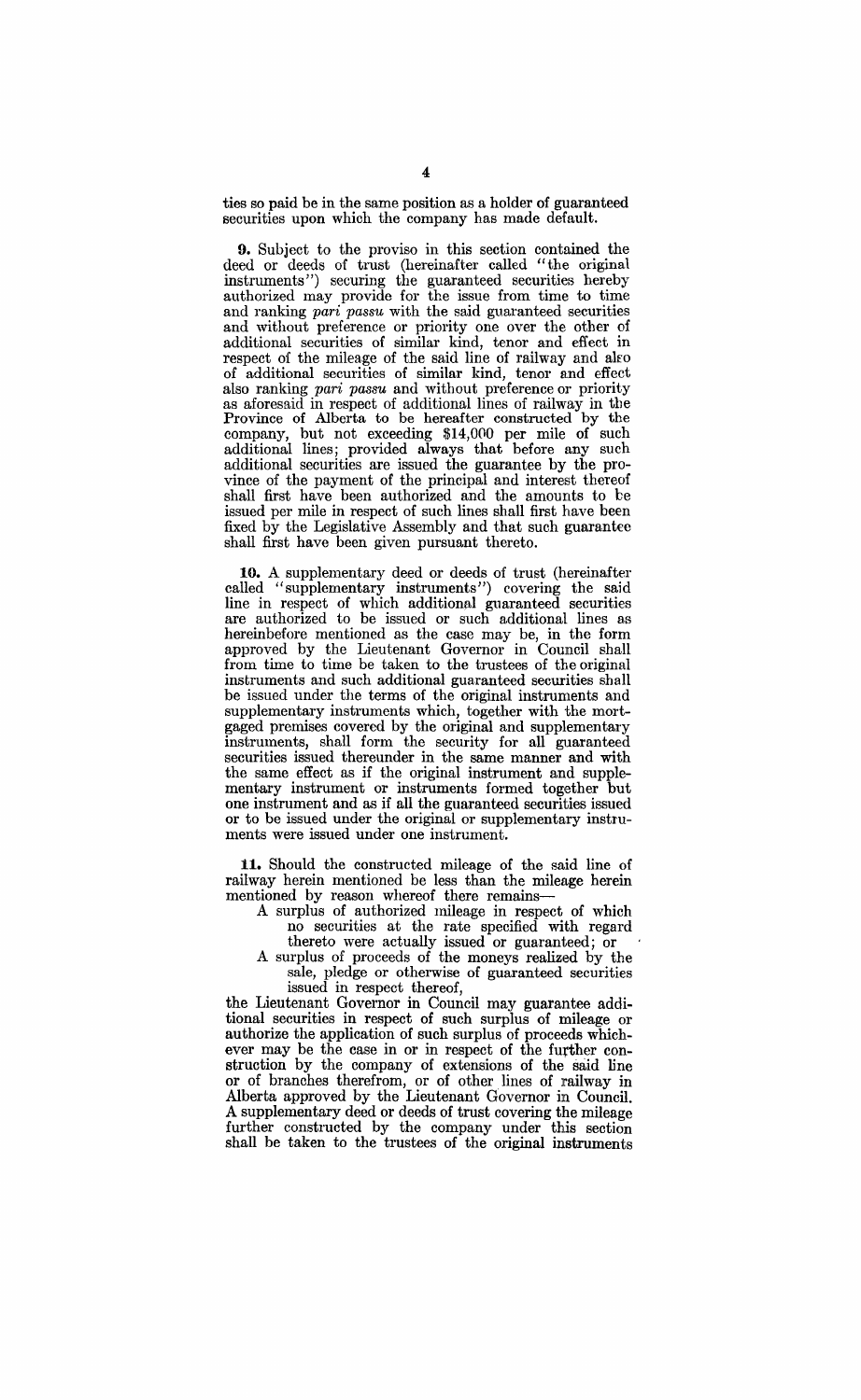mentioned in sections 9 and 10 of this Act and the provisions of section 10 shall, where not inconsistent with this section, apply to the supplementary deeds executed under this section and to the securities which may be issued and guaranteed in pursuance hereof.

**12.** The time for the construction of the line of railway which the company is authorized to construct, or in respect of which the province is authorized to guarantee the securities, which, but for the passing of this Act would have expired, is hereby extended until the thirty-first day of December, A.D. 1917.